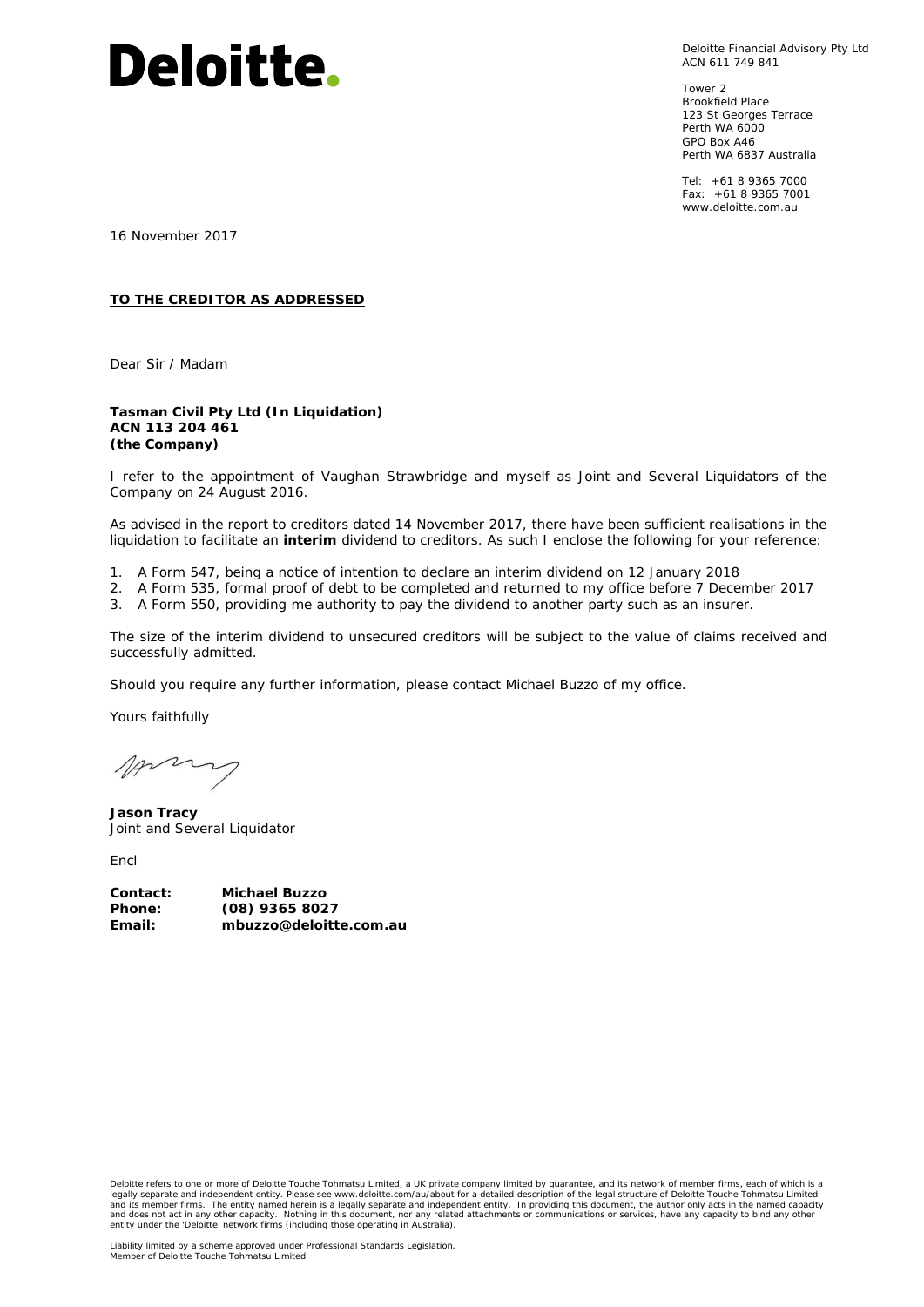# FORM 547 CORPORATIONS ACT 2001

#### Subregulation 5.6.65(1)

#### NOTICE TO CREDITOR OR PERSON CLAIMING TO BE A CREDITOR OF INTENTION TO DECLARE A DIVIDEND

#### TASMAN CIVIL PTY LTD (IN LIQUIDATION) ACN 113 204 461 **("THE COMPANY")**

A first dividend is to be declared on 12 January 2018 for the Company.

You are listed as a creditor in the report on the affairs of the Company, or you are known to me to claim to be a creditor, but your debt or claim has not yet been admitted.

You are required formally to prove your debt or claim on or before the 7 December 2017. If you do not, you will be excluded from the benefit of the dividend.

A Formal Proof of Debt form is enclosed.

DATED this 16th day of November 2017.

Anny

**JASON TRACY JOINT AND SEVERAL LIQUIDATOR** 

Deloitte Financial Advisory Pty Ltd Tower 2 Brookfield Place 123 St Georges Terrace PERTH WA 6000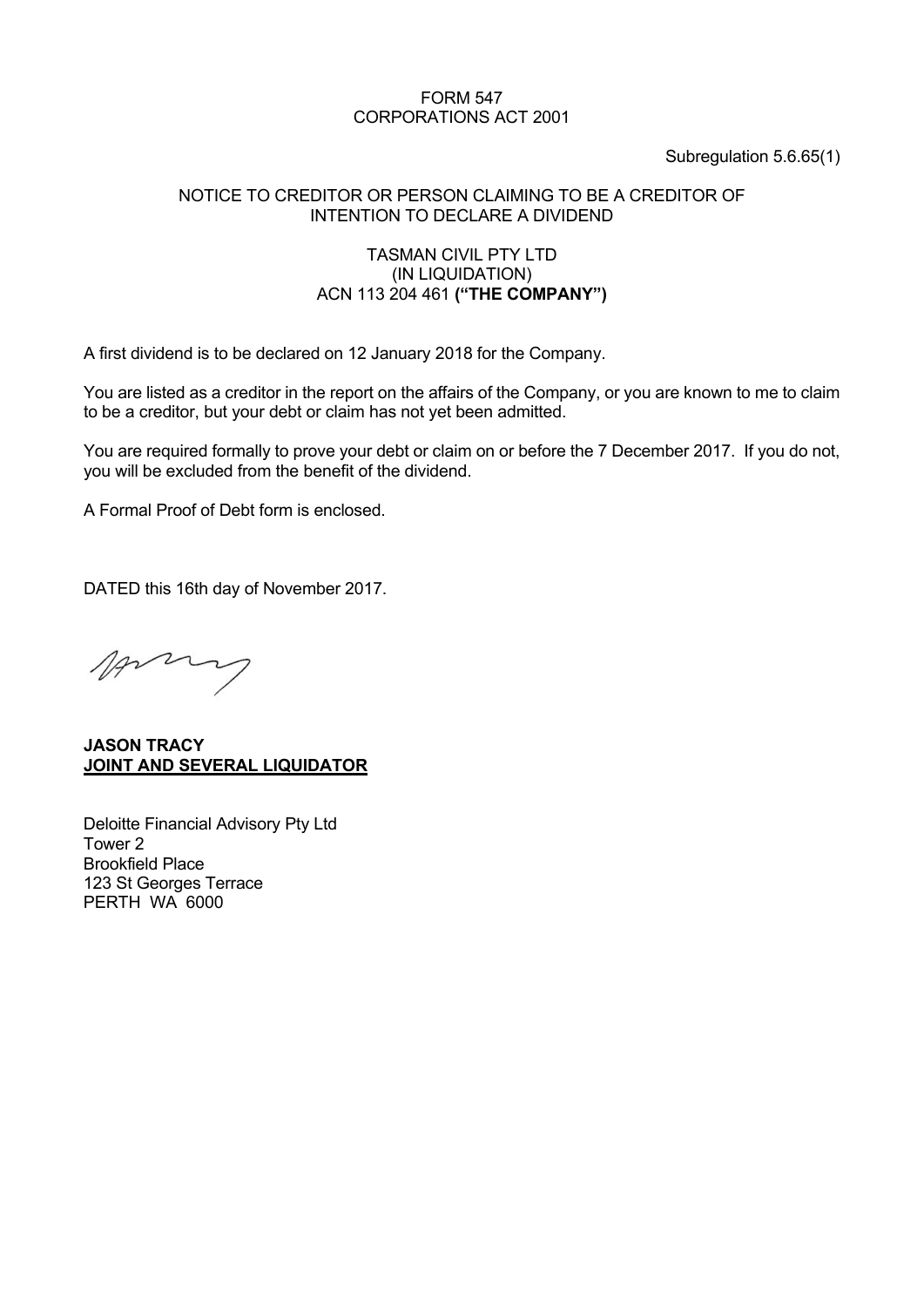#### FORM 535 CORPORATIONS ACT 2001

Sub-regulation 5.6.49(2)

# FORMAL PROOF OF DEBT OR CLAIM (GENERAL FORM)

To the Joint and Several Liquidators of Tasman Civil Pty Ltd (In Liquidation) ACN 113 204 461 **("Company")**

1. This is to state that the Company was, on 24 August 2016 (1) and still is, justly and truly indebted  $t_0$ <sup>(2)</sup>

.............................................................................................................................................. .......................................................................................................................................... for ……………………………………………...................dollars and …………………………...cents.

### Particulars of the debt are:

| (4)  |
|------|
| 'dea |
|      |
|      |

- 2. To my knowledge or belief the creditor has not, nor has any person by the creditor's order, had or received any manner of satisfaction or security for the sum or any part of it except for the following:(5)
- $3^{(6)*}$ I am employed by the creditor and authorised in writing by the creditor to make this statement. I know that the debt was incurred for the consideration stated and that the debt, to the best of my knowledge and belief, still remains unpaid and unsatisfied.
- $3^{(6)*}$ I am the creditor's agent authorised in writing to make this statement in writing. I know that the debt was incurred and for the consideration stated and that the debt, to the best of my knowledge and belief, still remains unpaid and unsatisfied.

| DATED this | day of | 2017 |
|------------|--------|------|
|            |        |      |
|            |        |      |
|            |        |      |
|            |        |      |

#### **See Directions overleaf for the completion of this form**

#### **OFFICE USE ONLY**

| POD No:                    |  |  | <b>ADMIT - Ordinary</b>     |   |
|----------------------------|--|--|-----------------------------|---|
| Date Received:             |  |  | <b>ADMIT</b> - Preferential | J |
| Entered into IPS/Computer: |  |  | Reject                      |   |
| Amount per RATA            |  |  | H/Over for Consideration    |   |
| <b>PREP BY/AUTHORISED</b>  |  |  |                             |   |
|                            |  |  | <b>TOTAL PROOF</b>          | S |
| DATE AUTHORISED            |  |  |                             |   |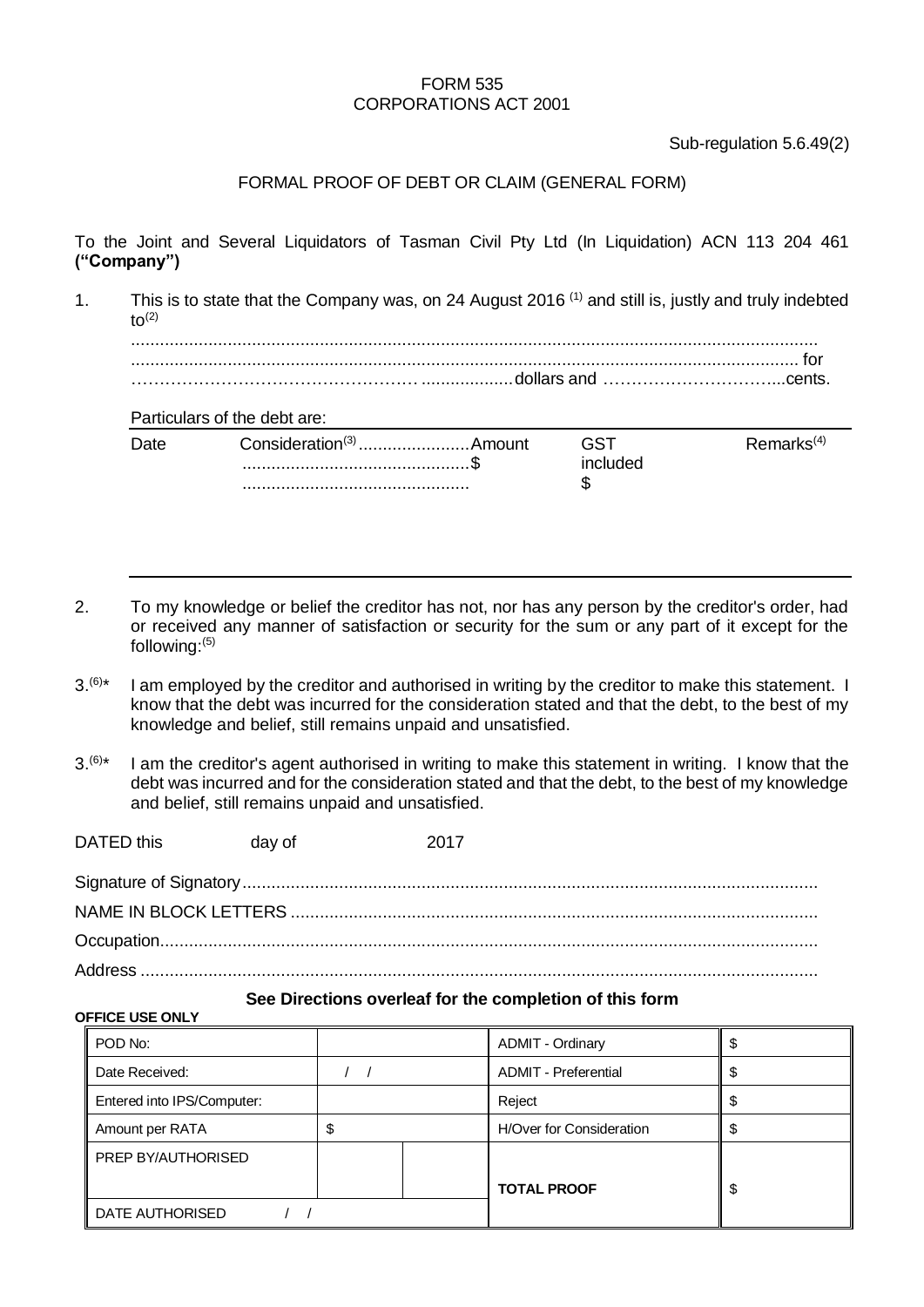#### **Directions**

- \* Strike out whichever is inapplicable.
- (1) Insert date of Court Order in winding up by the Court, or date of resolution to wind up, if a voluntary winding up.
- (2) Insert full name and address (including ABN) of the creditor and, if applicable, the creditor's partners. If prepared by an employee or agent of the creditor, also insert a description of the occupation of the creditor.
- (3) Under "Consideration" state how the debt arose, for example "goods sold and delivered to the company between the dates of .....................................................", "moneys advanced in respect of the Bill of Exchange".
- (4) Under "Remarks" include details of vouchers substantiating payment.
- (5) Insert particulars of all securities held. Where the securities are on the property of the company, assess the value of those securities. If any bills or other negotiable securities are held, specify them in a schedule in the following form:

| Date | Drawer | Acceptor | Amount | Date Due |
|------|--------|----------|--------|----------|
|      | ѡ      | C        |        |          |

(6) If proof is made by the creditor personally, strike the two (2) paragraphs numbered 3.

#### **Annexures**

- A. If space provided for a particular purpose in a form is insufficient to contain all the required information in relation to a particular item, the information must be set out in an annexure.
- B. An annexure to a form must:
	- (a) have an identifying mark;
	- (b) and be endorsed with the words:

"This is the annexure of *(insert number of pages)* pages marked *(insert an identifying mark)* referred to in the *(insert description of form)* signed by me/us and dated *(insert date of signing)*; and

- (c) be signed by each person signing the form to which the document is annexed.
- C. The pages in an annexure must be numbered consecutively.
- D. If a form has a document annexed the following particulars of the annexure must be written on the form:
	- (a) the identifying mark; and
	- (b) the number of pages.
- E. A reference to an annexure includes a document that is with a form.